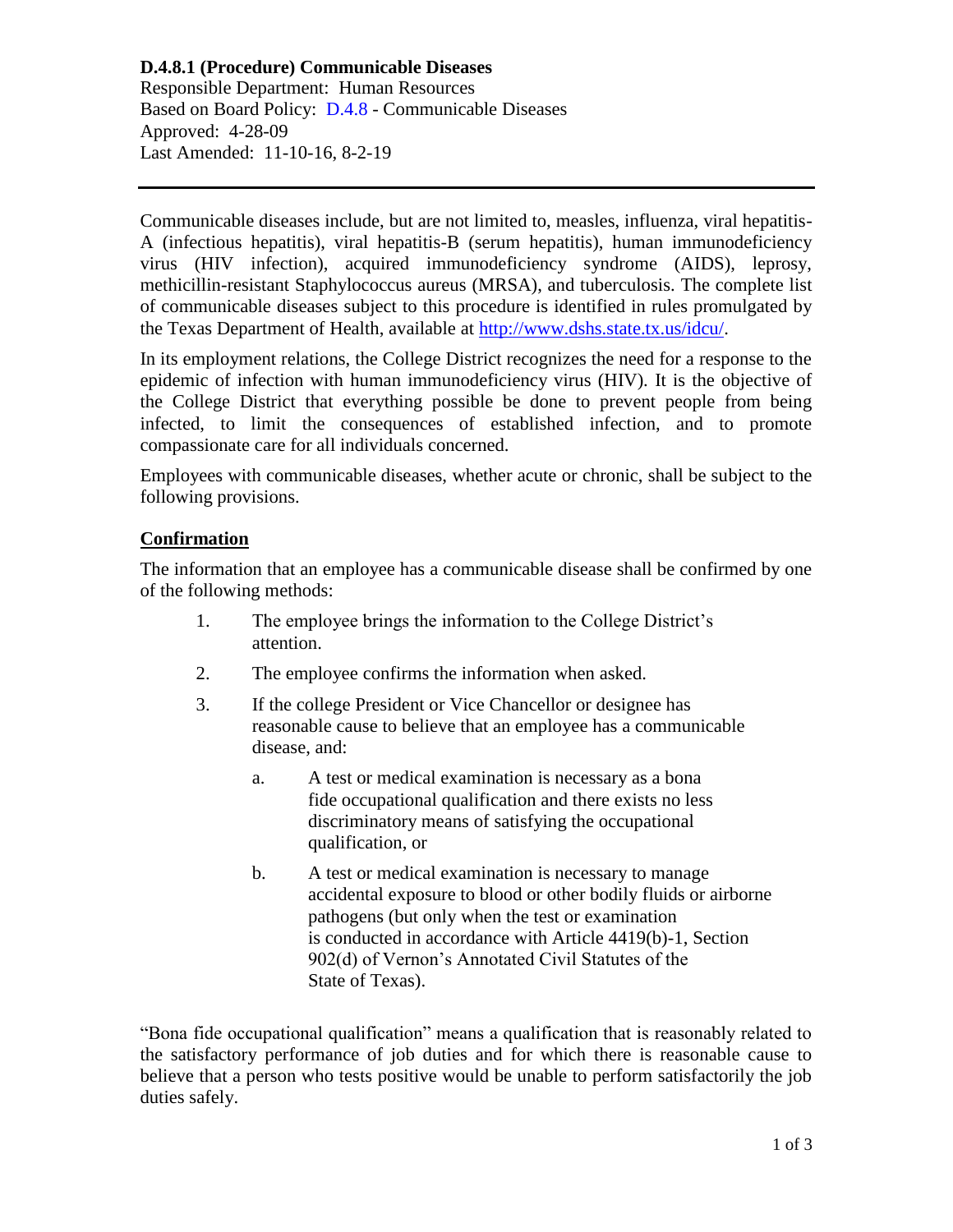# **D.4.8.1 (Procedure) Communicable Diseases** Responsible Department: Human Resources Based on Board Policy: [D.4.8](https://www.alamo.edu/siteassets/district/about-us/leadership/board-of-trustees/policies-pdfs/section-d/d.4.8-policy.pdf) - Communicable Diseases Approved: 4-28-09 Last Amended: 11-10-16, 8-2-19

### **Methicillin-Resistant Staphylococcus Aureus**

An employee diagnosed with methicillin-resistant Staphylococcus aureus (MRSA) shall inform his/her supervisor before he/she returns to work after receiving the diagnosis. The supervisor shall immediately inform the college President, Vice Chancellor or Chancellor to whom the supervisor reports.

The college President, Vice Chancellor or Chancellor, through the College District safety coordinator, shall take all measures to reduce or eliminate the spread of MRSA. These measures include, but are not limited to:

- 1. Posting signs in common areas, including restrooms, communicating means to prevent contamination;
- 2. Providing germicidal hand-washing soaps in common areas; and
- 3. Ensuring that custodial employees receive education and personal protective equipment.

Any supervisor who becomes aware of an employee's actual or suspected MRSA infection shall notify the College District safety coordinator immediately.

### **Medical Factors**

When it has been determined that an employee has a communicable disease, the college President or Vice Chancellor or designee shall follow standards of the state and local health departments to determine:

- 1. The nature, duration, and severity of the risk, i.e., how the disease is transmitted, how long the employee will be infectious, and the potential harm to self and others;
- 2. The probabilities that the disease will be transmitted and will cause varying degrees of harm; and
- 3. Whether the employee's condition prevents performing the essential functions of the job. This determination shall include a report by a physician who has performed a medical examination of the employee.

# **Qualified Disabled Persons**

If exclusion from employment, reassignment or modification of duties are deemed appropriate, the college President or Vice Chancellor or designee shall determine whether the employee is a "disabled person." If it is determined that the employee is disabled, a further determination shall be made as to whether the employee is otherwise qualified for employment. With respect to employment, a "qualified disabled person" is one who can, with reasonable accommodation, perform the essential functions of the job in question.